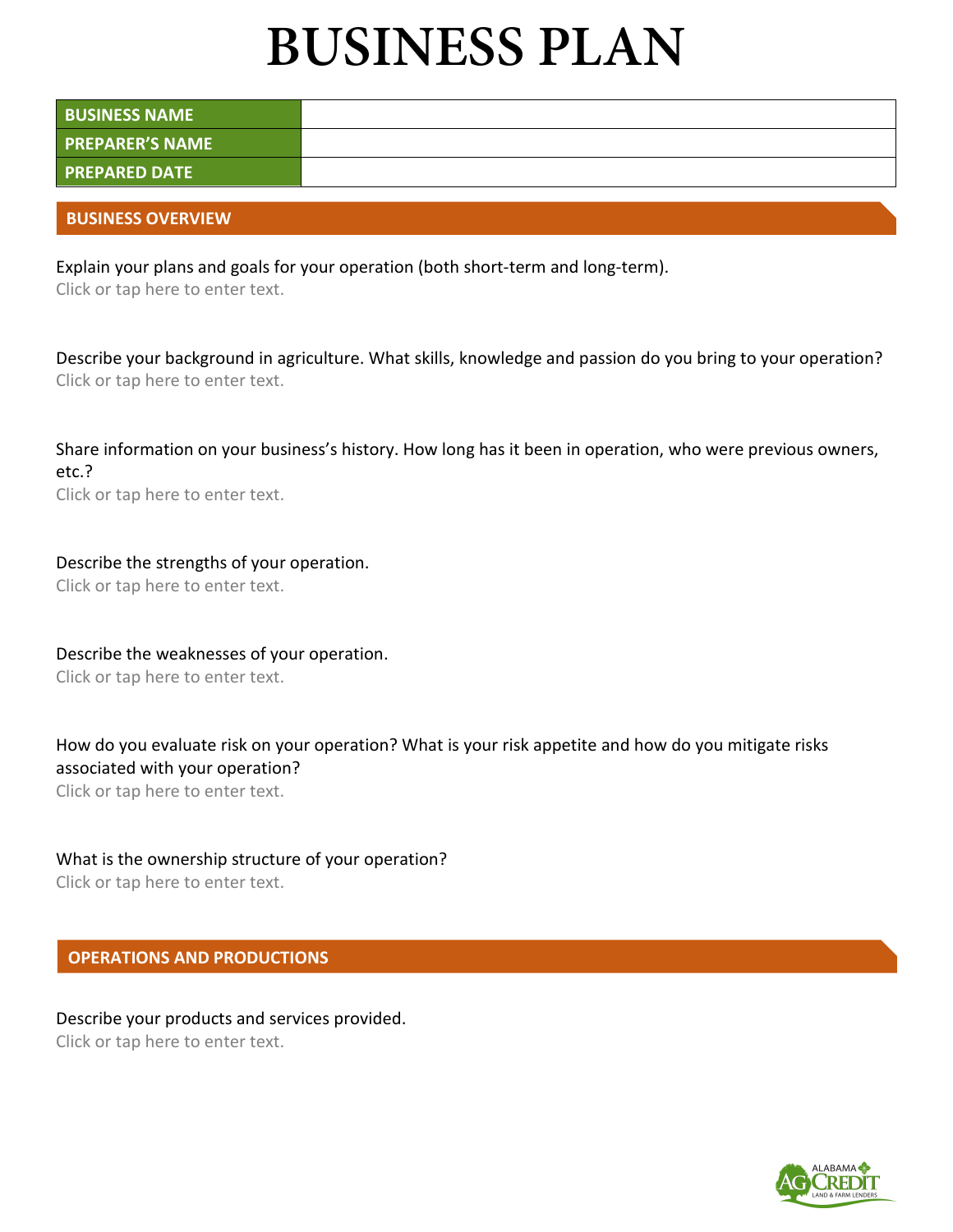## How and where do you produce your products and services? Describe any production techniques, inventory control, key suppliers, etc.

Click or tap here to enter text.

#### **MARKETING STRATEGY**

Describe the industry you serve and your target market for your products or services. Click or tap here to enter text.

Describe how your product is sold. Click or tap here to enter text.

How will you remain competitive in the marketplace? Describe anticipated obstacles and plans for overcoming these obstacles.

Click or tap here to enter text.

#### **CONTINGENCY PLAN**

What happens if you become sick or disabled? List any alliances, relationships or networking arrangements. Click or tap here to enter text.

How will you adapt your operation or family living costs if you have extenuating circumstances such as crop failure, weather or other disasters?

Click or tap here to enter text.

Describe your operation's support system. List any family or informal partnerships, networks or alliances. Click or tap here to enter text.